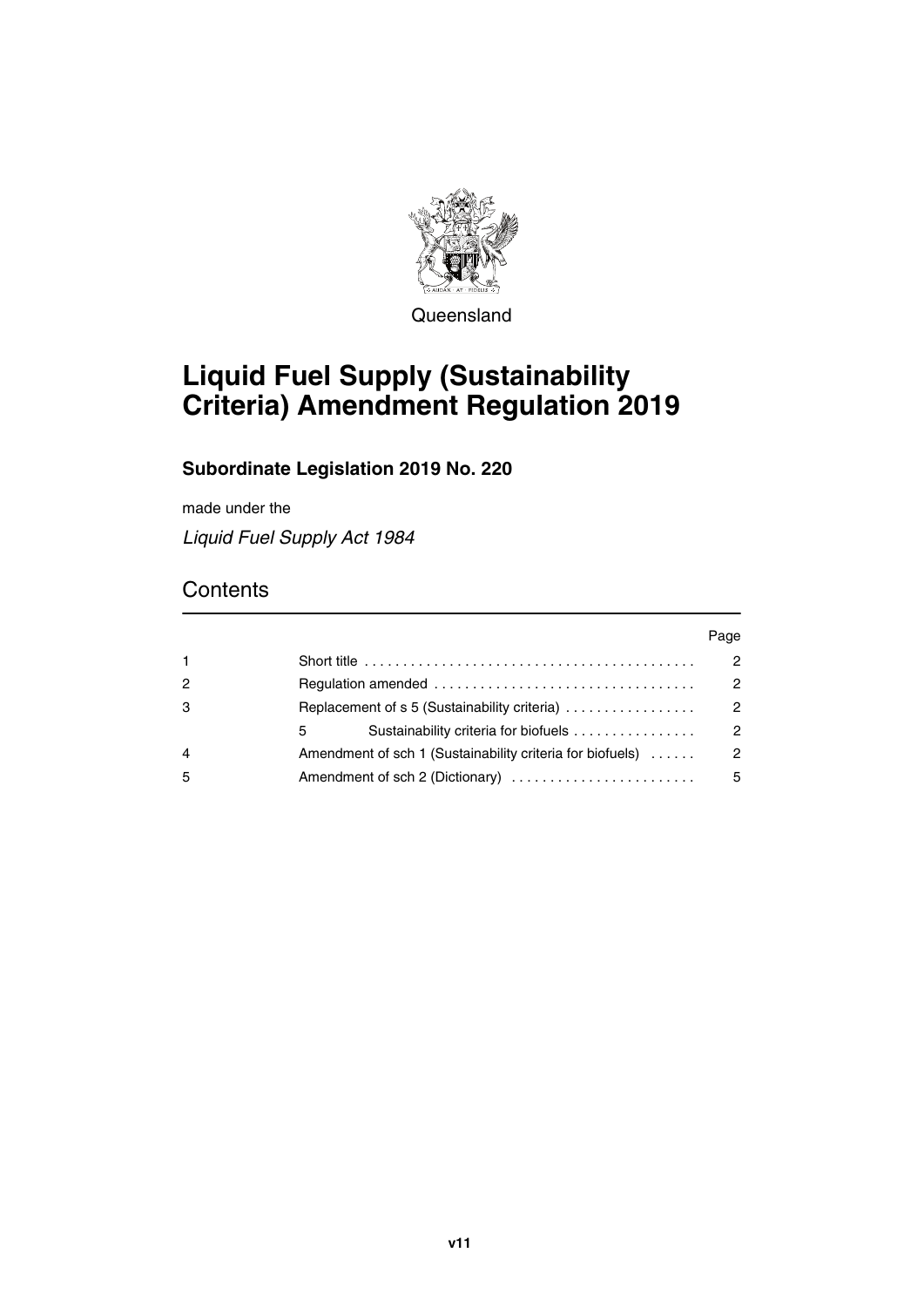[s 1]

### <span id="page-1-0"></span>**1 Short title**

<span id="page-1-1"></span>This regulation may be cited as the *Liquid Fuel Supply (Sustainability Criteria) Amendment Regulation 2019*.

### <span id="page-1-2"></span>**2 Regulation amended**

<span id="page-1-3"></span>This regulation amends the *Liquid Fuel Supply Regulation 2016*.

### <span id="page-1-4"></span>**3 Replacement of s 5 (Sustainability criteria)**

<span id="page-1-5"></span>Section 5—

*omit, insert—*

### <span id="page-1-7"></span><span id="page-1-6"></span>**5 Sustainability criteria for biofuels**

- (1) For schedule 1 of the Act, definition *sustainable biobased diesel*, the sustainability criteria for biofuel stated in schedule 1, part 2 are prescribed as sustainability criteria for biobased diesel.
- (2) For schedule 1 of the Act, definition *sustainable biobased petrol*, the sustainability criteria for biofuel stated in schedule 1, part 2 are prescribed as sustainability criteria for biobased petrol.

### <span id="page-1-8"></span>**4 Amendment of sch 1 (Sustainability criteria for biofuels)**

<span id="page-1-9"></span>(1) Schedule 1, section  $1(2)$  and  $(3)$ —

*omit, insert—*

- (2) Whether biofuel meets the criterion mentioned in subsection (1) must be worked out using—
	- (a) a lifecycle assessment complying with both of the following standards—
		- (i) ISO 14040:2006;
		- (ii) ISO 14044:2006; or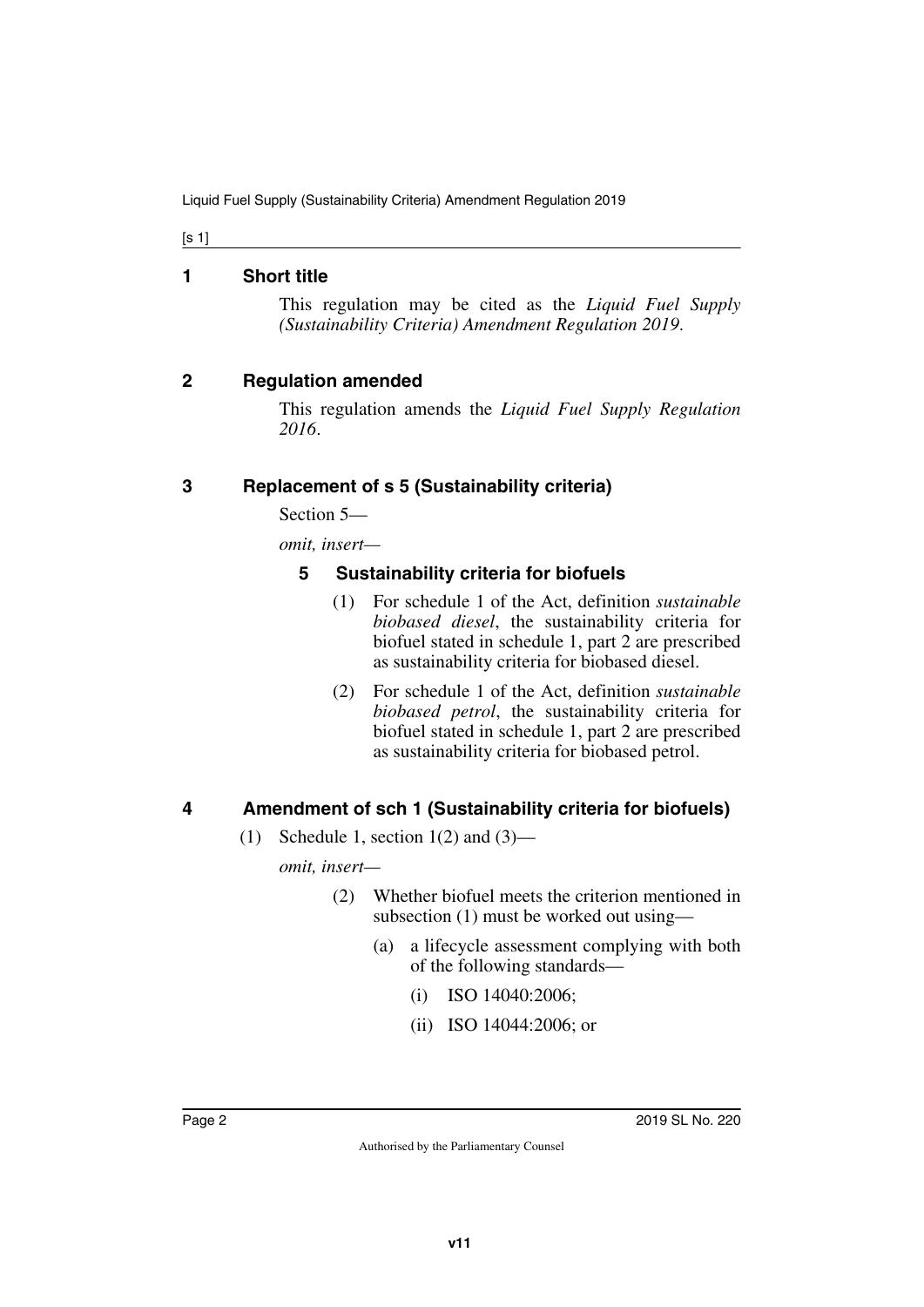- (b) for biofuel mentioned in section 5 that is appropriately certified under section 5(2)(b)—the RSB lifecycle methodology.
- (2) Schedule 1, section 1(4) *renumber* as schedule 1, section 1(3).
- (3) Schedule 1, parts 2 and 3—

*omit, insert—*

## **Part 2 Sustainability criteria**

### **2 Biofuel produced from palm oil**

- (1) Biofuel produced from palm oil (whether or not in combination with another source) must—
	- (a) be appropriately certified; and
	- (b) comply with the greenhouse gas criterion.
- (2) For subsection (1), biofuel produced from palm oil is *appropriately certified* if, when the biofuel is produced, each supply chain entity for the biofuel is certified under—
	- (a) the RSPO standard or a superseded version of the RSPO standard; or
	- (b) an equivalent standard for the RSPO standard.

### **3 Biofuel produced from sugar cane**

- (1) Biofuel produced from sugar cane (whether or not in combination with another source) must—
	- (a) be appropriately certified; and
	- (b) comply with the greenhouse gas criterion.
- (2) For subsection (1), biofuel produced from sugar cane is *appropriately certified* if—
	- (a) at least 30% of the sugar cane is accredited sugar cane; or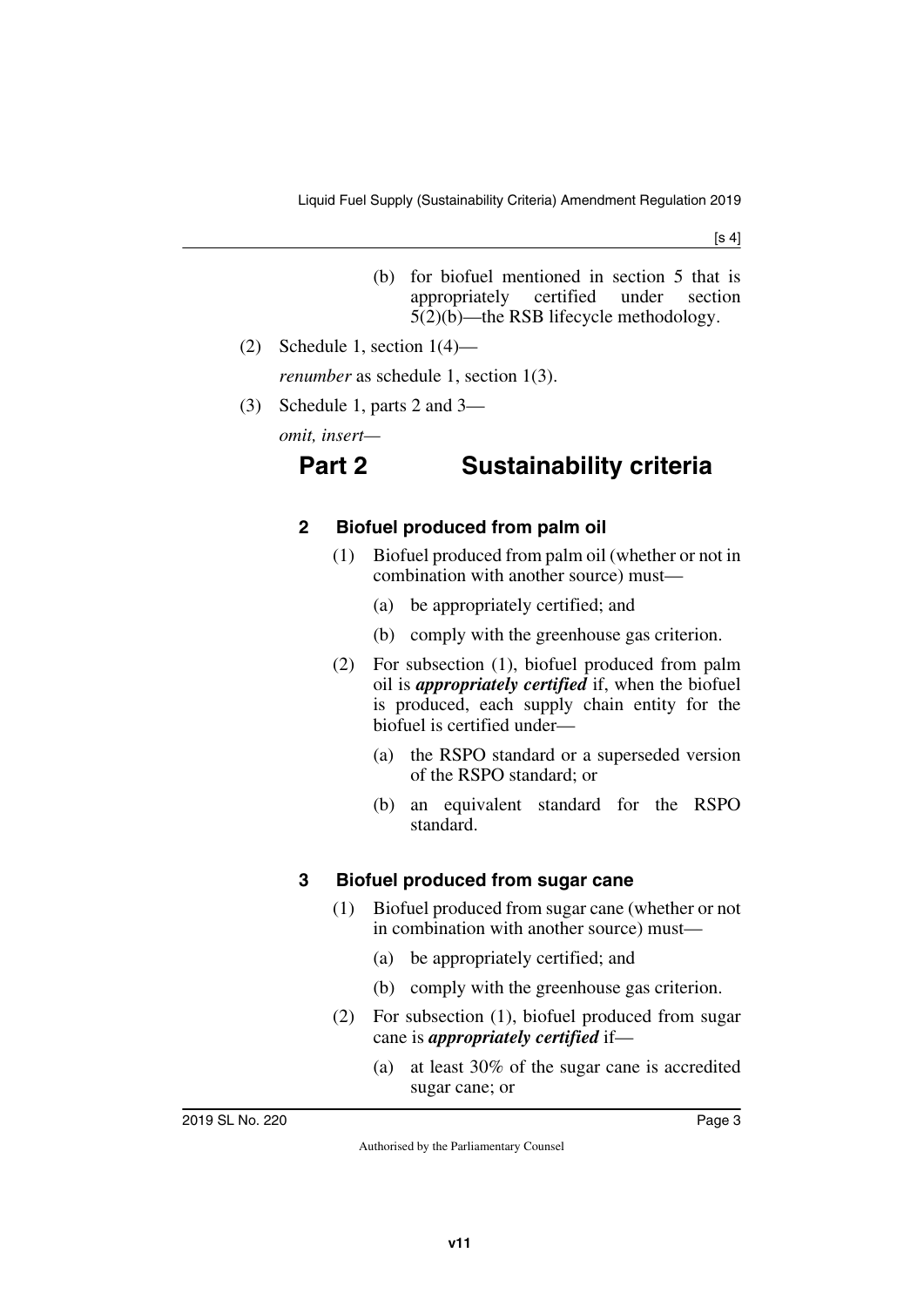|     | which the biofuel is produced, or each<br>supply chain entity for the biofuel, is<br>certified under— |
|-----|-------------------------------------------------------------------------------------------------------|
| (1) | the International Sustainability and<br>Carbon Certification system in<br>accordance with-            |
|     | (A) the ISCC EU standard or the                                                                       |

(b) when the biofuel is produced, the facility at

- (B) a superseded version of the ISCC EU standard or the ISCC PLUS standard; or
- (ii) the RSB global standard or a superseded version of the RSB global standard; or

ISCC PLUS standard; or

- (iii) an equivalent standard for a sustainability standard.
- (3) In this section—

*accredited sugar cane* means sugar cane produced by a person accredited under the 'Smartcane Best Management Practices (BMP)' program administered by the Queensland Cane Growers Organisation Ltd ACN 089 992 969.

### **4 Biofuel produced from only waste**

Biofuel produced from only waste must comply with the greenhouse gas criterion.

### **5 Other biofuel**

- (1) Biofuel not otherwise mentioned in this part must—
	- (a) be appropriately certified; and
	- (b) comply with the greenhouse gas criterion.
- (2) For subsection (1), biofuel is *appropriately*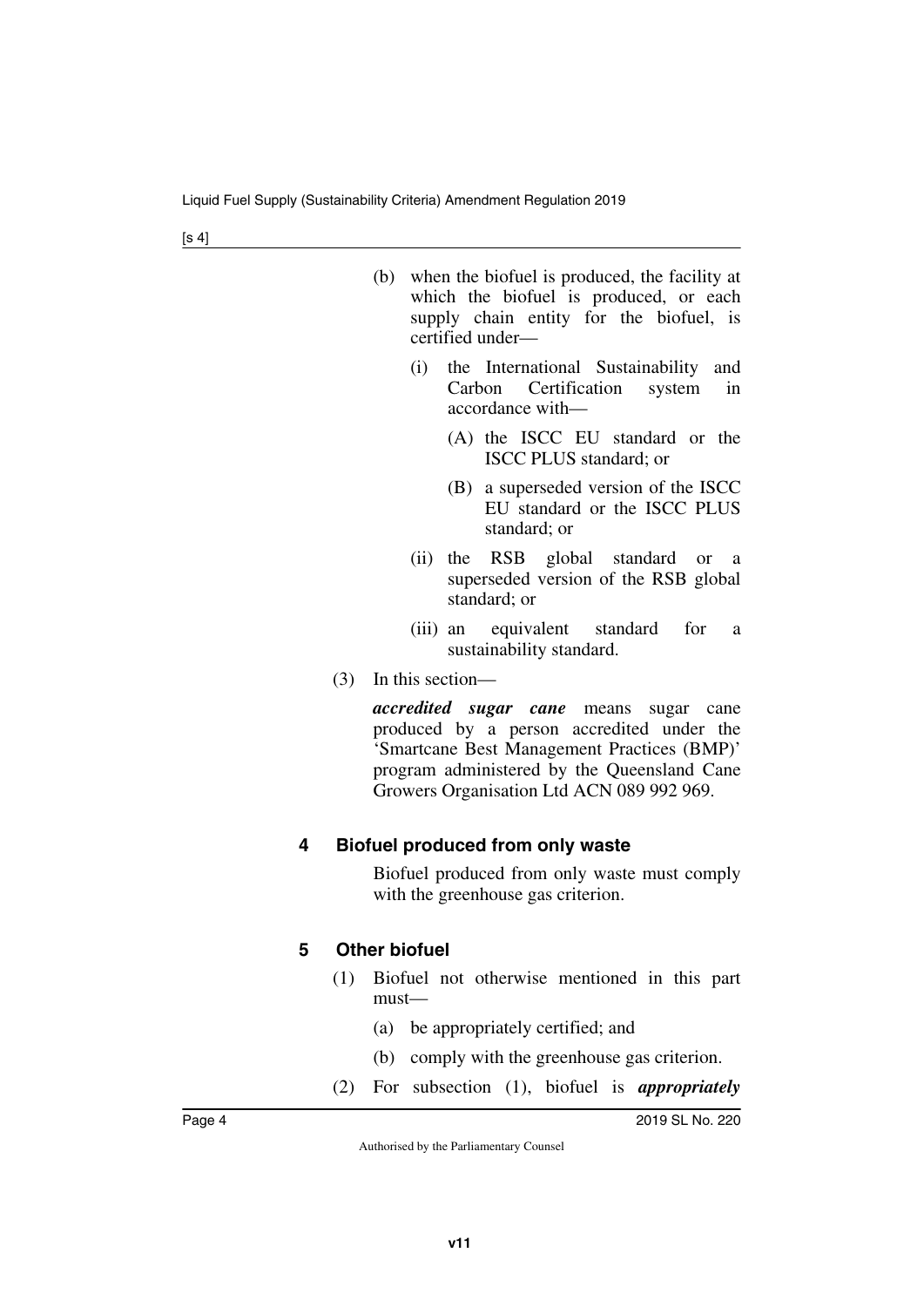*certified* if, when the biofuel is produced, the facility at which the biofuel is produced, or each supply chain entity for the biofuel, is certified under—

- (a) the International Sustainability and Carbon Certification system in accordance with—
	- (i) the ISCC EU standard or the ISCC PLUS standard; or
	- (ii) a superseded version of the ISCC EU standard or the ISCC PLUS standard; or
- (b) the RSB global standard or a superseded version of the RSB global standard; or
- (c) an equivalent standard for a sustainability standard.

### <span id="page-4-0"></span>**5 Amendment of sch 2 (Dictionary)**

- <span id="page-4-1"></span>(1) Schedule 2, definition *existing facility omit.*
- (2) Schedule 2—

*insert—*

*produced*, from a substance, includes produced from a derivative of the substance.

*superseded version*, of a sustainability standard, means a version of the standard that was in force from time to time before the current version of the standard.

(3) Schedule 2, definition *ISCC EU standard*, from 'titled'—

*omit, insert—*

titled 'ISCC 201 system basics', published by the International Sustainability and Carbon Certification, as in force from time to time under that title (regardless of the edition or year of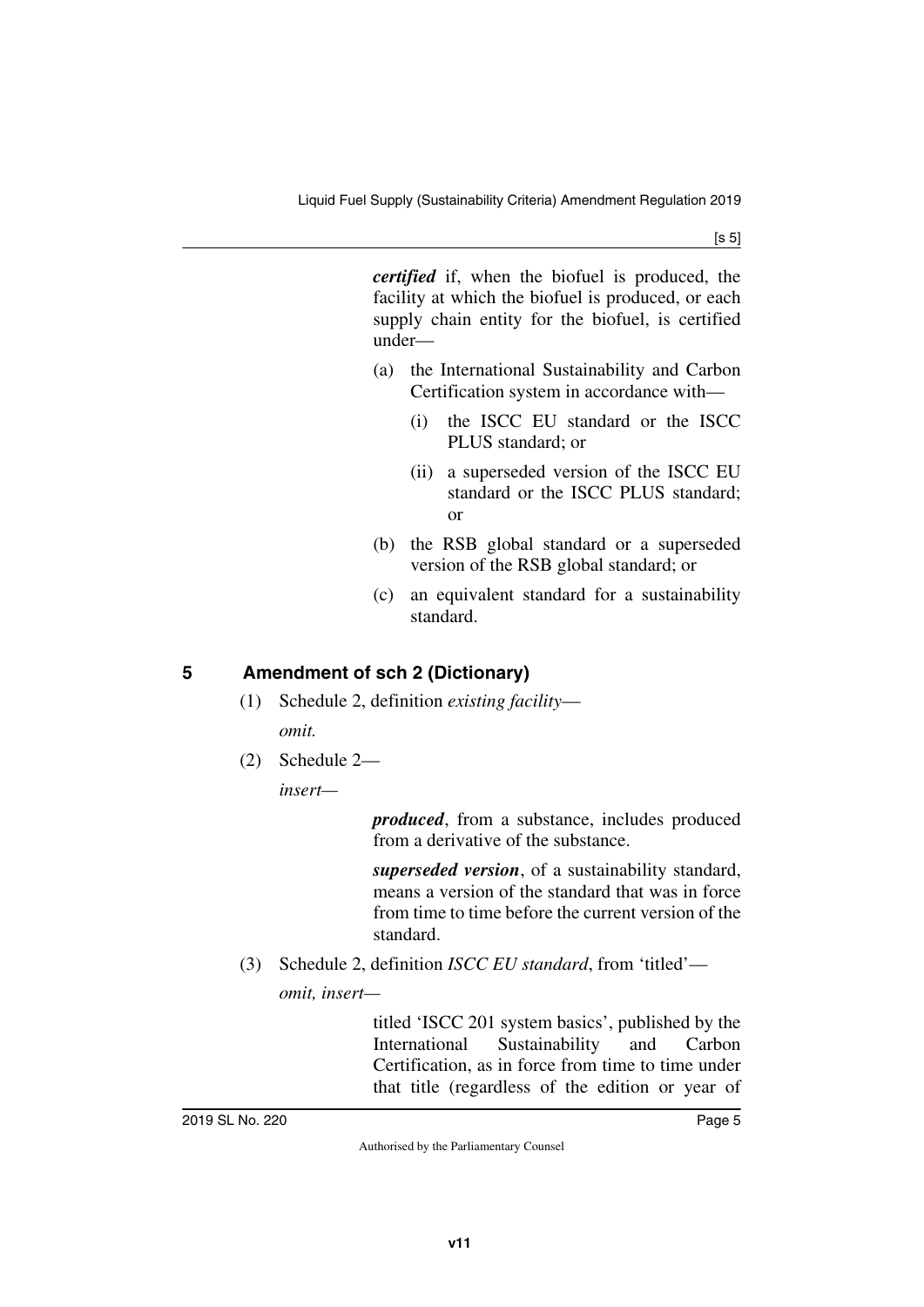publication of the document).

(4) Schedule 2, definition *ISCC PLUS standard*, from 'titled' *omit, insert—*

> titled 'ISCC plus', published by the International Sustainability and Carbon Certification, as in force from time to time under that title (regardless of the edition or year of publication of the document).

(5) Schedule 2, definition *RSB global standard*, from 'titled'—

*omit, insert—*

designated 'RSB-STD-01-001', published by the Roundtable on Sustainable Biomaterials, as in force from time to time under that designation (regardless of the edition or year of publication of the standard).

(6) Schedule 2, definition *RSPO standard*, from 'titled'—

*omit, insert—*

titled 'Principles and criteria for the production of sustainable palm oil 2018', adopted by the RSPO General Assembly on 15 November 2018.